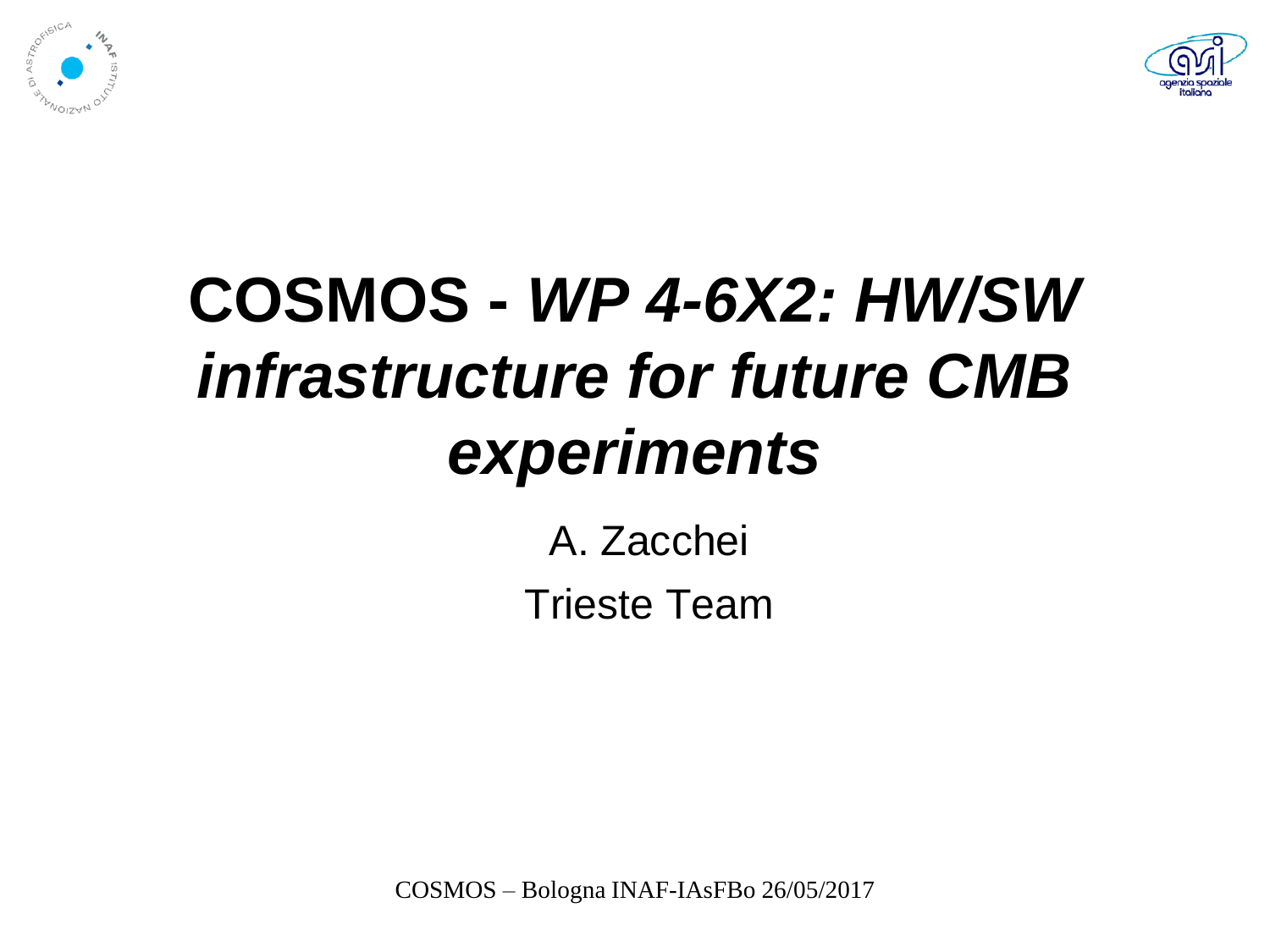

# **WP CI – plan**



- Target of this WP is to provide to the *Cosmos community*  software / hardware infrastructure where deploy and develop algorithms needed for simulation and data analysis.
- This WP should be intended as *transversal* to the entire project as it will interface with most of WPs.
- The *Planck* data, about 100 TB, will be maintained online to cross check simulation and results with respect Observation.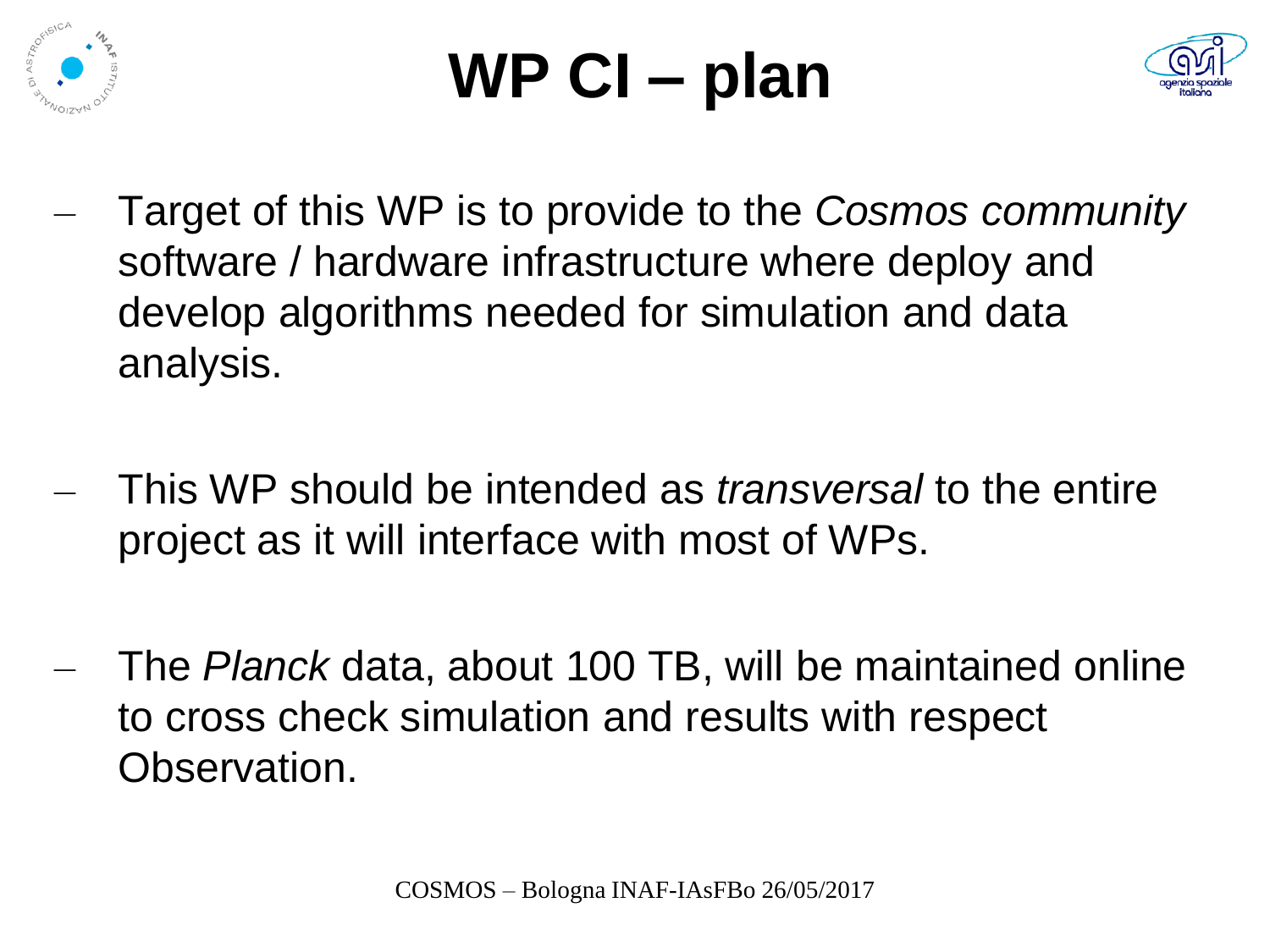

## **WP CI – Plan**



- Two software environment will be made available as they have different requirement on libraries and amount of core to be used :
	- the simulation environment (principally based on Planck LevelS and PlanckSkyModel) used to deploy and run massive simulation.
		- Installation is ONGOING should be ready in one month.
	- the data analysis environment (principally based on Planck standard libraries) aimed at development / running of algorithms necessary to exploit the data analysis.
		- In late respect plan due to postpone of Planck delivery. Should be available in autumn.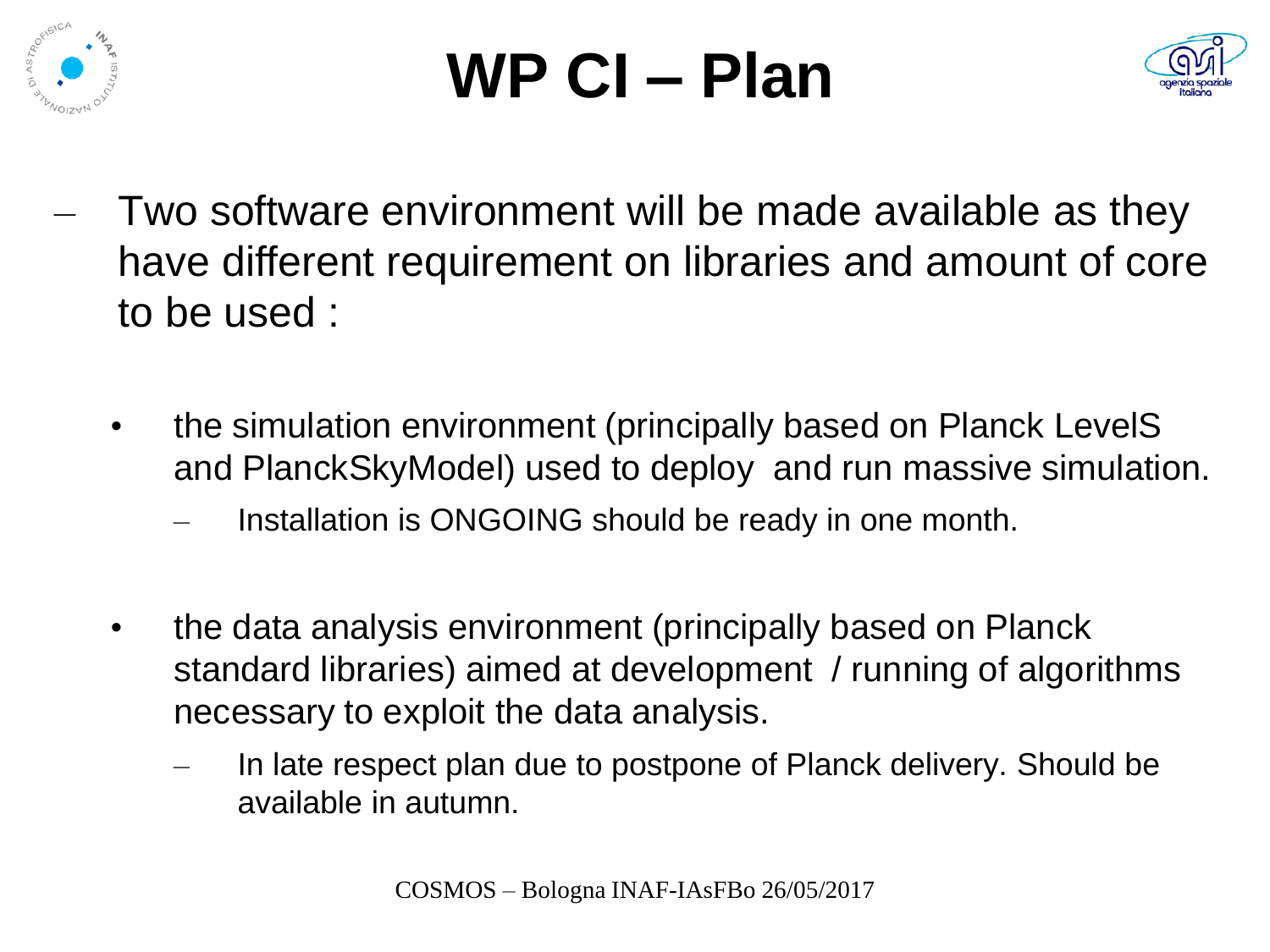

## **WP CI – How**



- To creates a Software infrastructure able to satisfy the simulation requirements (roughly estimated in 10<sup>20</sup> Flop) INAF-Oats will be made partially available the following hardware:
	- HotCat  $\rightarrow$  400 Cores HP DL560 G9, Infiniband 40 Gbps, RAM 16 GB/core as main computation queue
	- Planck Cluster  $\rightarrow$  240 cores (Xeon SixCore E5645 2,40Ghz), Infiniband 40 Gbps, RAM 6 GB/core for test and development.
	- Both Cluster will share a 200 TB scratch storage + 100 TB of Planck Data.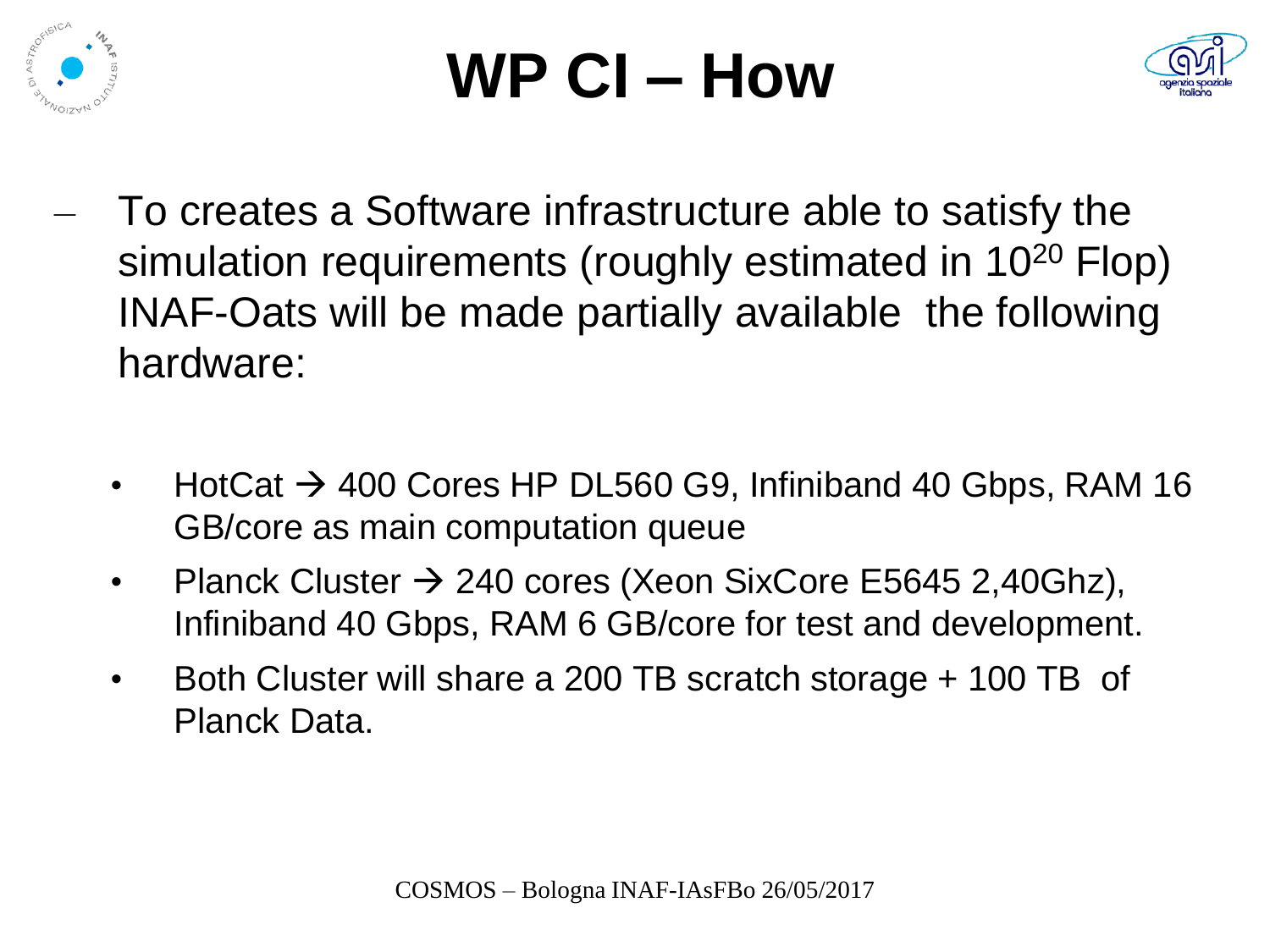

## **WP CI – inputs**



- To start creating the environment we will need SRD (Software Requirement Document) or , to quickly start, a list of tools and packages that the community plan to use.
	- Draft documents where those request should be listed is in preparation.
- Remember that the computational cost of the data reduction is dominated by the processing of simulations, and its impact is comparable to the cost required to generate synthetic data. In *Planck* the core used in running on real data were minimal compared with the once used in simulations.